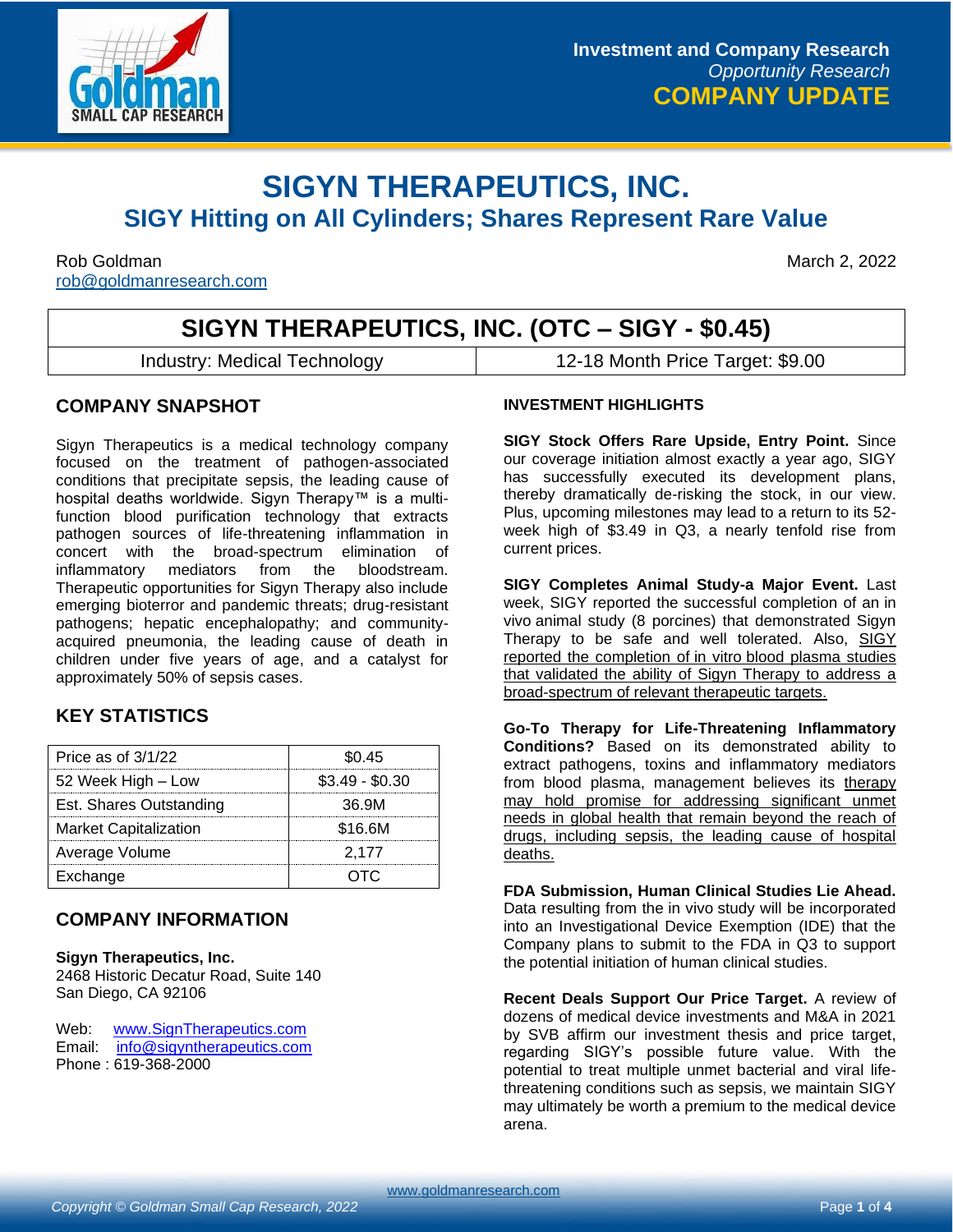

## **KEY POINTS**

*The Sigyn Therapy*

Sigyn Therapy is a novel blood purification technology designed to perform functions that are beyond the reach of drugs and overcome the limitations of current devices to treat life-threatening inflammatory conditions, including sepsis, the leading cause of hospital deaths Sigyn Therapy is a single-use disposable device designed for use on the established infrastructure of hemodialysis and continuous renal replacement therapy (CRRT) machines located in hospitals and clinics worldwide. Incorporated within Sigyn Therapy is a formulation of adsorbent components that provide more than 200,000 square meters (~50 acres) of surface area on which to adsorb and remove bloodstream targets. Unlike devices that concentrate therapeutic targets in the blood-path, Sigyn Therapy extracts targets from the bloodstream, thereby eliminating their ability to interact with blood cells during treatment.

### *Animal Study Background*

The Company's most recent animal study protocol was evaluated in the first-in-mammal use of Sigyn Therapy and assessments of treatment safety occurred in conjunction with the refinement of pre-treatment and operating procedures. In the study, an adult version of Sigyn Therapy was administered via standard dialysis machines utilizing conventional blood-tubing sets, for periods of up to six hours. Important criteria for treatment safety – including hemodynamic parameters, serum chemistries and hematologic measurements – were stable across all subjects. The study was conducted by an expert extracorporeal devices clinical team at Innovative BioTherapies, Inc. under a contract with the University of Michigan. The treatment protocol of the study was reviewed and approved by the University of Michigan Institutional Animal Care and Use Committee (IACUC).

### *Key Milestone, Company Valuation*

Clearly, the next landmark event for the Company is submission of an IDE to the FDA in Q3 to support the potential initiation of human clinical studies. Once the IDE and protocols are approved, human subject enrollment for the pivotal human study will commence. As pre-revenue health care companies are typically valued based on the achievement of development milestones, we believe that the IDE filing could serve as a catalyst to reach the \$3.49 mark, SIGY's 52-week high. Subject enrollment and favorable results also represent key stages on the road to higher stock prices. Given the potential broad use, and ability to meet unmet needs of a series of life-threatening conditions, we believe that SIGY is poised to ultimately reach premium valuations as compared with typical 510(k) pathway medical device companies.

A recent SVB Health Care Investment report on the health care industry's investment and M&A transactions for 2021 serve to affirm our thesis, in our view. After all, SIGY's indications category is a likely outlier in the medical device segment, given its potentially unmatched reach. According to the report, the 2021 median M&A deal value for device companies closed was \$268M. At the \$3.49 mark, SIGY would be valued at \$128M, essentially half of the M&A deal value and a figure akin to SIGY's development stage status. At our \$9.00 target, which we believe could occur upon receiving FDA clearance, but prior to commercialization, SIGY would be valued at \$332.1M, a premium to the \$268M M&A value. As we get closer to IDE submission and additional indications and feasibility studies are considered, we plan to review our thesis and targets.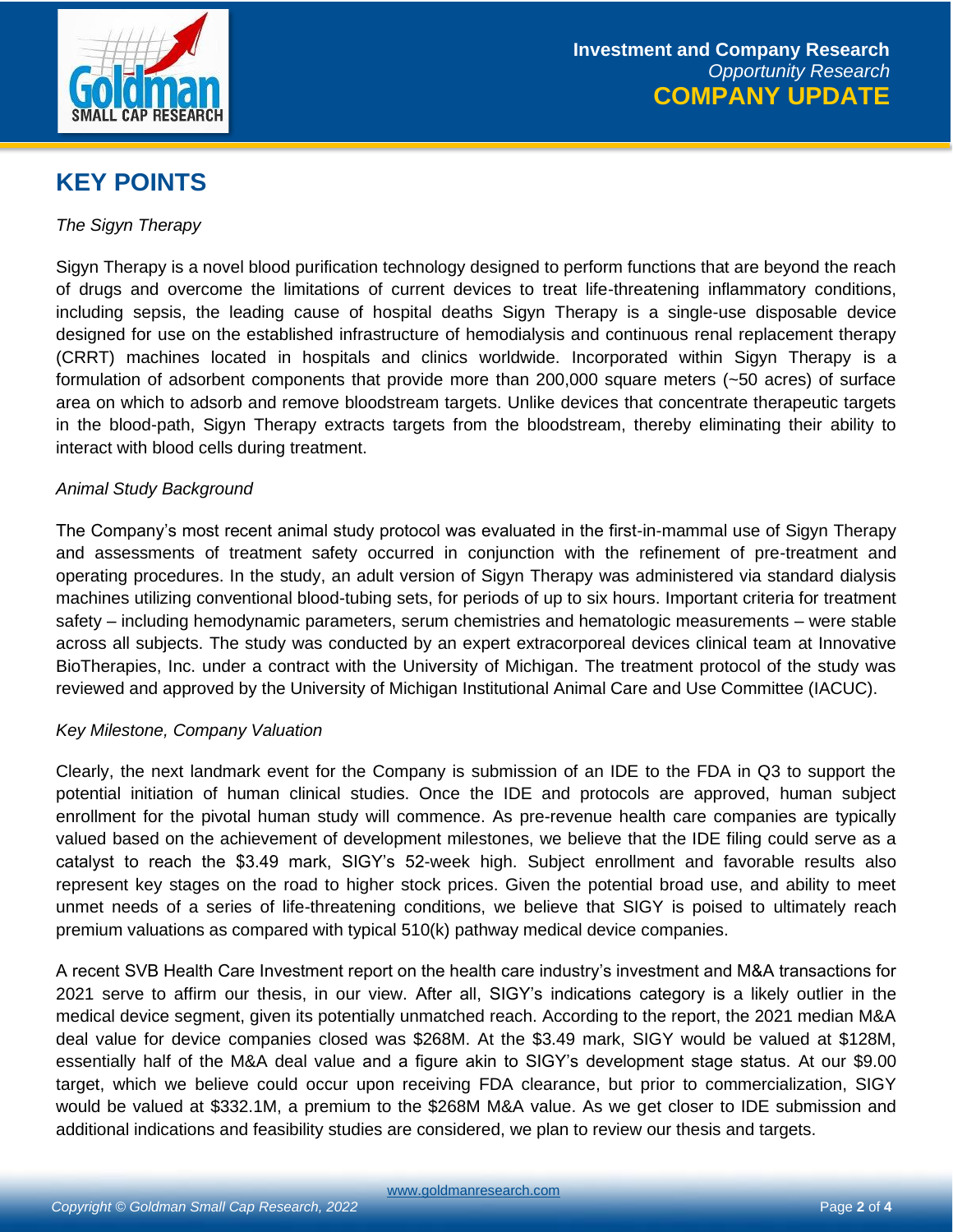

## **SENIOR ANALYST: ROBERT GOLDMAN**

Rob Goldman founded Goldman Small Cap Research in 2009 and has over 25 years of investment and company research experience as a senior research analyst and as a portfolio and mutual fund manager. During his tenure as a sell side analyst, Rob was a senior member of Piper Jaffray's Technology and Communications teams. Prior to joining Piper, Rob led Josephthal & Co.'s Washington-based Emerging Growth Research Group. In addition to his sell-side experience Rob served as Chief Investment Officer of a boutique investment management firm and Blue and White Investment Management, where he managed Small Cap Growth portfolios and *The Blue and White Fund*.

### **ANALYST CERTIFICATION**

I, Robert Goldman, hereby certify that the view expressed in this research report accurately reflect my personal views about the subject securities and issuers. I also certify that no part of my compensation was, is, or will be, directly or indirectly, related to the recommendations or views expressed in this research report.

### **DISCLAIMER**

This *Opportunity Research* report was prepared for informational purposes only.

*Goldman Small Cap Research*, (a division of Two Triangle Consulting Group, LLC) produces research via two formats: *Goldman Select Research* and *Goldman Opportunity Research.* The *Select* format reflects the Firm's internally generated stock ideas along with economic and stock market outlooks. *Opportunity Research* reports, updates and Microcap Hot Topics articles reflect sponsored (paid) research but can also include nonsponsored micro-cap research ideas that typically carry greater risks than those stocks covered in the *Select Research* category. It is important to note that while we may track performance separately, we utilize many of the same coverage criteria in determining coverage of all stocks in both research formats. Research reports on profiled stocks in the *Opportunity Research* format typically have a higher risk profile and may offer greater upside. During 2021, *Goldman Small Cap Research* was compensated by the Company in the amount of \$15,000 for research report and update production, including press releases. All information contained in this report was provided by the Company via filings, press releases or its website, or through our own due diligence. Our analysts are responsible only to the public, and are paid in advance to eliminate pecuniary interests, retain editorial control, and ensure independence. Analysts are compensated on a per report basis and not on the basis of his/her recommendations.

Goldman Small Cap Research is not affiliated in any way with Goldman Sachs & Co.

Separate from the factual content of our articles about the Company, we may from time to time include our own opinions about the Company, its business, markets and opportunities. Any opinions we may offer about the Company are solely our own and are made in reliance upon our rights under the First Amendment to the U.S. Constitution, and are provided solely for the general opinionated discussion of our readers. Our opinions should not be considered to be complete, precise, accurate, or current investment advice. Such information and the opinions expressed are subject to change without notice.

The information used and statements of fact made have been obtained from sources considered reliable but we neither guarantee nor represent the completeness or accuracy. *Goldman Small Cap Research* did not make an independent investigation or inquiry as to the accuracy of any information provided by the Company, or other firms*. Goldman Small Cap Research* relied solely upon information provided by the Company through its filings, press releases, presentations, and through its own internal due diligence for accuracy and